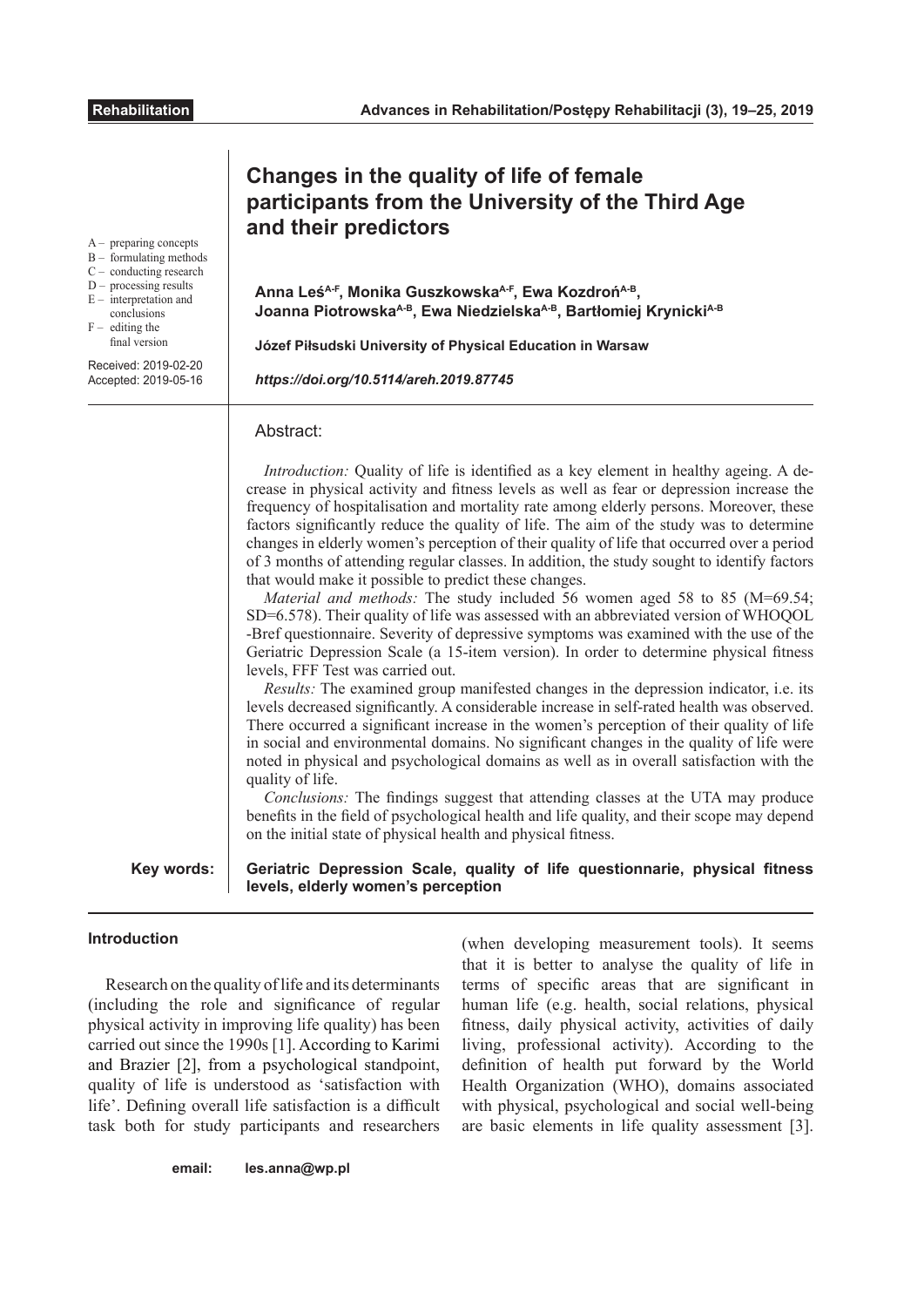Self-rated health and other domains are significant elements of this concept. Self-assessment is often used in research on life quality. The quality of life is identified as the key element in healthy ageing [4]. There are many determinants of life quality in elderly persons such as: health, family and social relations, financial situation, autonomy in everyday life, attitude to life as well as health of the relatives [5-11]. In the quality of life assessment, health and its elements (especially a feeling of comfort/ well-being, being fit, emotional and intellectual functioning as well as participation in social life) play a key role. However, we need to bear in mind that some elderly individuals perceive their life as satisfactory despite health issues [10,12]. It may stem from the fact that other factors affecting life quality compensate for health problems. In seniors, a phenomenon of adapting to the limit of health is observed. Moreover, a sense of lower importance of health when assessing quality of life can be noted [7,10]. Alongside the advancement in age, psychological changes are more noticeable. These changes are closely associated with the changes in physical, health-related and social spheres. Senior persons become more dependent on their nearest environment and they need more security. They begin to demonstrate symptoms of hypochondria and social prejudices and they exhibit lower selfesteem [13].

Elderly persons often report lower levels of life quality. It may be related to a decrease in daily physical activity as well as affective problems such as fear or depression. A sedentary lifestyle significantly increases the risk of health deterioration (including the risk of cardiovascular diseases or depression). Depression, which is the second most significant psychopathological syndrome, is one of the main geriatric problems. Its risk factors in older age include health-related issues and the death or disease of a close person [12,13]. Reduced daily physical activity, lower levels of physical fitness, fear and depression increase hospitalisation frequency and mortality rate among the elderly. These factors significantly decrease their perception of the life quality [14].

Social involvement and interactions (not only between family members but also with individuals other than the closest ones) greatly influence on perceived quality of life [15]. One of the ways of involving elderly persons in social activities is to promote the notion of lifelong learning. Individuals

over 65 years of age may satisfy their need for by studying in a friendly environment with others. Doing so helps elderly persons understand the world better, develop social relations and maintain current activity levels. Moreover, it improves their overall quality of life, which translates into better mood, better understanding of oneself, and feeling included as members of society. An important role in promoting lifelong learning among senior citizens is played by Universities of the Third Age (UTAs), schools specialized in educating elderly persons [16,17].

The aim of the study was to determine changes in perceived quality of life in elderly women (UTA students) over a period of 3 months of regular classes. Furthermore, the study sought to identify factors (among demographic variables as well as among those that refer to health state, physical fitness and perception ability) that would make it possible to predict these changes.

# **Material and methods**

A person over 55 years of age who has presented a medical certificate confirming the absence of health contraindications to engage in physical activity may become a UTA member. Recruitment for classes in the UTA takes place twice a year (September and February). The project involved women who voluntarily agreed to participate in the research and regularly participated in classes. The study included 56 women aged 58 to 85 (M=69.54; SD=6.578) who mostly had secondary or higher education (46.4% and 41.1%, respectively). Almost half of the study participants (46.5%) were married, while the remaining women were widows (32.1%), divorcees (12.5%) and singles (8.9%). The majority of the examined women declared that they had chronic diseases (73.2%) and took medications on a regular basis (67.9%).

# *Research tools*

Results obtained with the use the WHOQOL-Bref questionnaire as well as responses to questions regarding overall perception of life quality and health, self-rated health (visual scale) and scores from the depression scale (negative indicators of life quality) were the indicators of the quality of life.

WHOQOL-Bref is a research tool used to assess the quality of life in healthy and ill individuals. It's used both for cognitive and medicinal purposes. It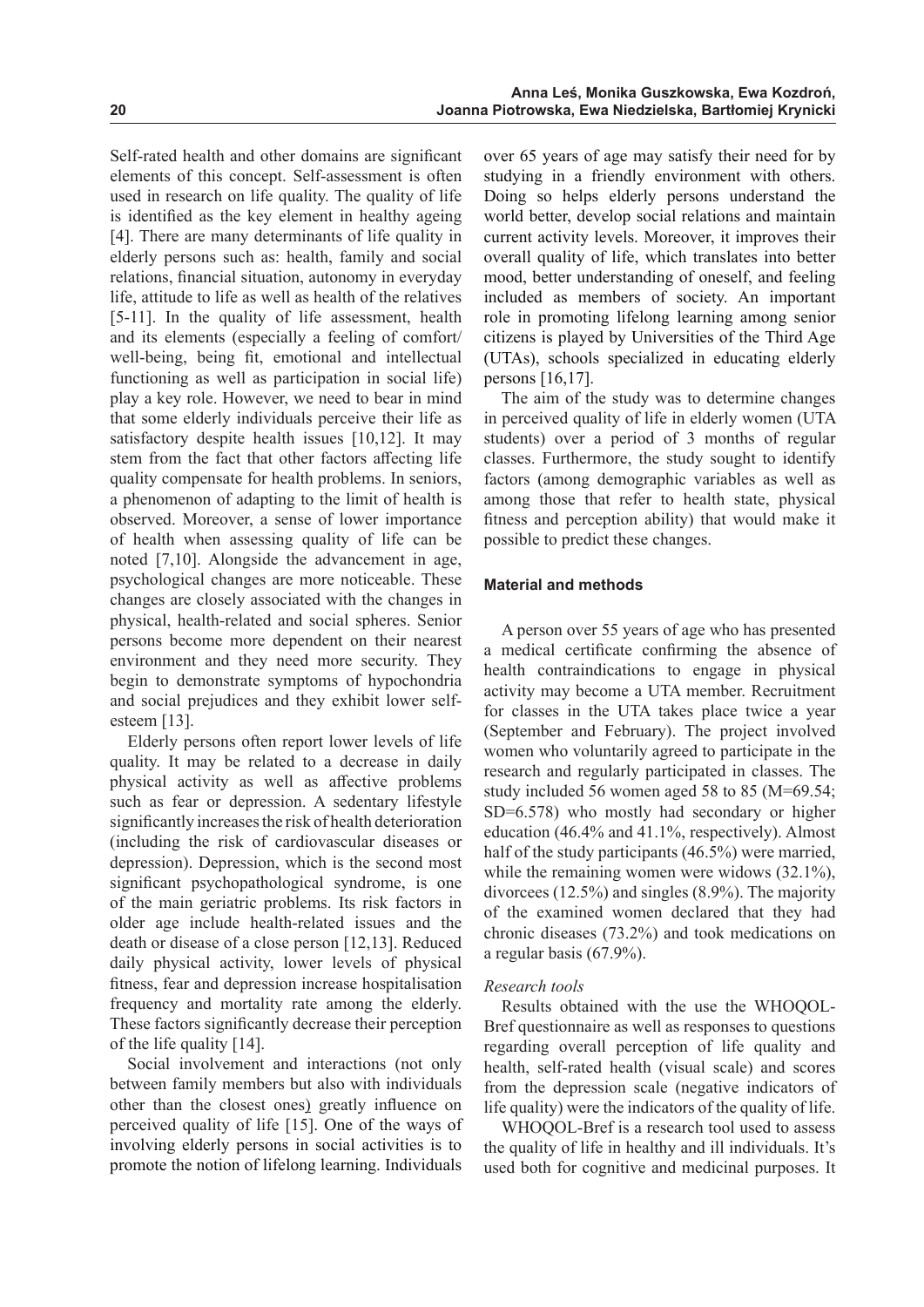allows researchers to obtain a life quality profile in the following four domains: physical health, psychological health, social relationships and the environment. Moreover, the scale includes items (questions) that are analysed separately: question 1 (Q1) regarding an individual perception of overall quality of life, and question 2 (Q2) concerning an individual perception of general health. The scores in the above-mentioned domains reflect an individual perception of life quality in these areas. The higher the score, the higher the quality of life.

The study participants self-rated their health state on a visual scale of 0-100 (so-called health thermometer).

The Geriatric Depression Scale developed by Yesavage (a 15-item version) was employed to assess severity of depressive symptoms. The scale consists of 15 items describing basic symptoms of depression. The questions, which refer to the occurrence of symptoms in the last two weeks, are answered 'yes' or 'no'. Scores within a range of 11-15 indicate severe depression, while scores of 6-10 are indicative of moderate depression.

Moreover, the authors' own questionnaire was used. It provided data on the participants' age, education, marital status, financial situation, chronic diseases and medications taken. Blood pressure and heart rate at rest were used as health state indicators.

In order to determine physical fitness levels, Fullerton's Functional Fitness Test was carried out. The test is comprised of 6 individual test items:

- 1. Arm Curl measurement of upper body muscle endurance.
- 2. 30-second Chair Stand measurement of lower body strength.
- 3. Back Scratch Test measurement of upper-body flexibility.
- 4. Chair Sit and Reach Test measurement of lower-body flexibility (specifically hamstring flexibility).
- 5. 8-Foot Up and Go measurement of agility (dynamic balance) and aerobic endurance.
- 6. 2-Minute Step in Place Test measurement of (aerobic) endurance. It is performed when it is not possible to do the 6-Minute Walk Test.

In addition, a dynamometer was used to measure hand grip strength. The Romberg static balance test was also carried out under eyes-open and eyesclosed conditions.

 To assess perception abilities, the Attention and Perceptiveness Test (version 3/8) developed by

Ciechanowicz and Stańczak was employed. The test provides indicators of perception speed (the number of analysed signs), unreliability of perception (number of mistakes) and unreliability of attention (number of omissions). Standard performance conditions were applied (duration – approx. 3 minutes).

All the examinations were conducted twice, i.e. at the beginning of the semester and after three months of participating in UTA classes.

In order to determine significance of changes over time, the Student's t-test for dependent samples was used. Correlations between variables were defined with the use of the Pearson correlation coefficient. whereas predictors of changes in life quality were established using the stepwise regression analysis. Statistica 13.3 was used for statistical analysis (StatSoft, Inc. USA). Statistical significance was set at the level of p≤0.005.

#### **Results**

The participants of the project were 56 women aged between 58 and 85 ( $M = 69.54$ ; SD = 6.578) attending UTA lectures at the University of Physical Education in Warsaw. The majority of participants had tertiary education (41.1%), 46.4% had secondary education. As for their marital status, 46.5% were married, 32.1% were widowed, 12.5% were divorced, and 8.9% were single. Almost half lived alone (44.8%) and almost as many (46.2%) lived with their husbands, with the remaining 9% living with other family members. Thirty-nine percent described their financial situation as average, 37.7% as comfortable, 10.4% as either very comfortable or bad, and only 2.6% as very bad. More than twothirds of participants (73.2%) had chronic health conditions, and 67.9 % took regular medication.

# *Changes in the quality of life*

The following elements were used as life quality indicators: total scores on the quality of life scale in the domains of physical health, psychological health, social relationships and environment (WHOQOL-Bref), responses to detailed questions regarding satisfaction with life and health, selfrated health on a visual scale and the score on the Geriatric Depression Scale. Results of the first and second measurement are presented in table 1.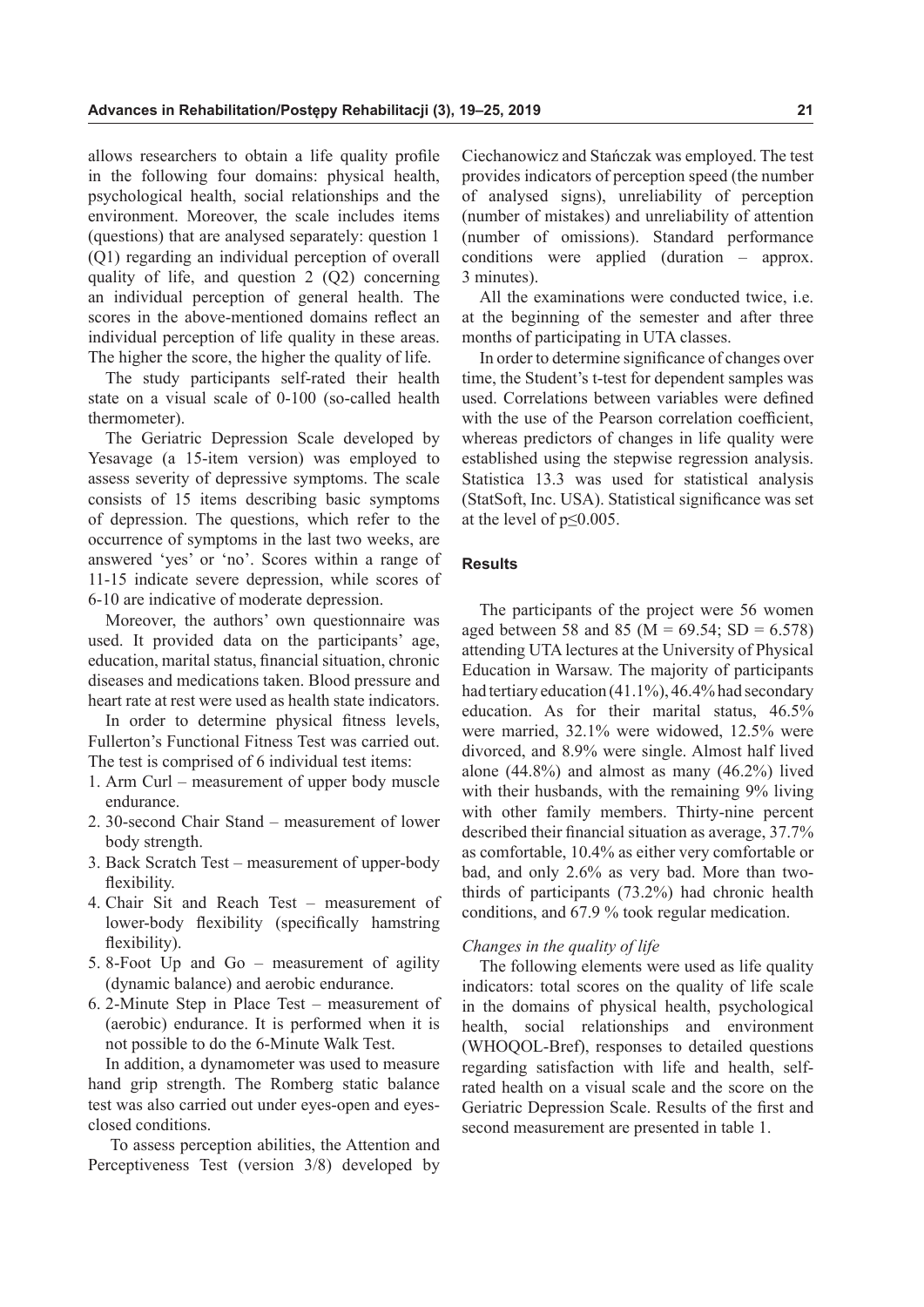| Measurement<br>Variable        | Measurement I |           | Measurement II |           | Student's t-test |         |
|--------------------------------|---------------|-----------|----------------|-----------|------------------|---------|
|                                | M             | <b>SD</b> | M              | <b>SD</b> |                  |         |
| $QOL$ – physical health        | 26.05         | 4.708     | 26.98          | 8.145     | 0.843            | n.s.    |
| $QOL$ – psychological health   | 21.93         | 3.541     | 22.66          | 3.806     | 1.208            | n.s.    |
| $QOL$ – social relationships   | 10.44         | 1.864     | 11.31          | 1.980     | 3.250            | 0.002   |
| $OOL$ – environment            | 29.66         | 4.345     | 30.98          | 4.433     | 2.203            | 0.032   |
| Satisfaction with life quality | 3.77          | 0.539     | 3.84           | 0.654     | 0.683            | n.s.    |
| Satisfaction with health       | 3.43          | 0.759     | 3.63           | 0.822     | 1.628            | n.s.    |
| Self-rated health              | 69.00         | 13.351    | 75.36          | 16.289    | 2.634            | 0.011   |
| Depression                     | 3.70          | 1.808     | 2.27           | 1.824     | 4.058            | < 0.001 |

Tab. 1. Quality of life measured at the beginning and at the end of semester

The greatest changes were noted in the psychological well-being (a significant decrease in depression symptoms was observed). Furthermore, a significant increase in health rated by the participants on 'the thermometer' was observed. However, no such increase was revealed in the case of overall health satisfaction (as indicated in Q2 from the WHOQOL-Bref). There occurred a significant increase in the quality of life in a social environment. No significant changes were noted in life quality in physical and psychological domains as well as in overall satisfaction with life quality (response to Q1).

In the case of variables in which significant changes were revealed, their indicators were calculated in a way that positive values of an indicator meant a desired change took place. The indicators of the increase in life quality and selfrated health were calculated by subtracting results of the first measurement from the scores in the second measurement. The indicator of the decrease in depression levels was calculated by subtracting results of the second measurement from the results of the first measurement.

 Afterwards, correlation coefficients between indicators of changes and demographic variables (age, education, financial situation), indicators of physical health (body mass, blood pressure and heart rate) as well as indicators of physical fitness and perception ability in the first measurement were calculated. No significant correlations between improvement of life quality indicators and self-rated health was observed. Also, there was no important relations between indicators of a reduction in depressive symptoms with age, education and a financial situation. An increase in self-rated health correlated negatively only

with systolic blood pressure  $(r=0.265; p=0.049)$ . A decrease in depression levels correlated positively with heart rate at rest  $(r=0.293; p=0.028)$ , static balance under eyes-open (left leg: r=0.266; p=0048; right leg:  $r=0.253$ ;  $p=0.060$ ) and eyes-closed (right leg: r=0.305; p=0.022) conditions. An increase in the quality of life in the social domain correlated negatively with systolic blood pressure (r=-0.286; p=0.034) and positively (a tendency) with upperbody flexibility (left hand) ( $r=0.243$ ;  $p=0.074$ ). Life quality improvement in the environmental domain correlated negatively (no statistical significance was revealed, only a tendency was noted) with diastolic blood pressure  $(r=-0.257; p=0.056)$ . Thus, an increase in the indicators of life quality was larger, in the first measurement, when blood pressure was lower and physical fitness levels were higher. No significant correlations with perception ability were noted.

Next, predictors of changes in the quality of life were determined (tab. 2). Variables whose indicators correlated significantly with change indicators were used in the equation. No factor that would make it possible to predict changes in life quality in the environmental domain was determined. In the remaining cases, models were obtained that allowed us to predict a dependent variable to a slight extent only (a few percent). Systolic blood pressure proved to be a negative predictor of an increase in life quality in the social domain and of an increase in self-rated health. A decrease in depression levels may be predicted on the basis of balance levels. A greater improvement in the quality of life may be expected from female senior citizens who had lower systolic blood pressure and manifested higher levels of balance at the beginning of their UTA classes.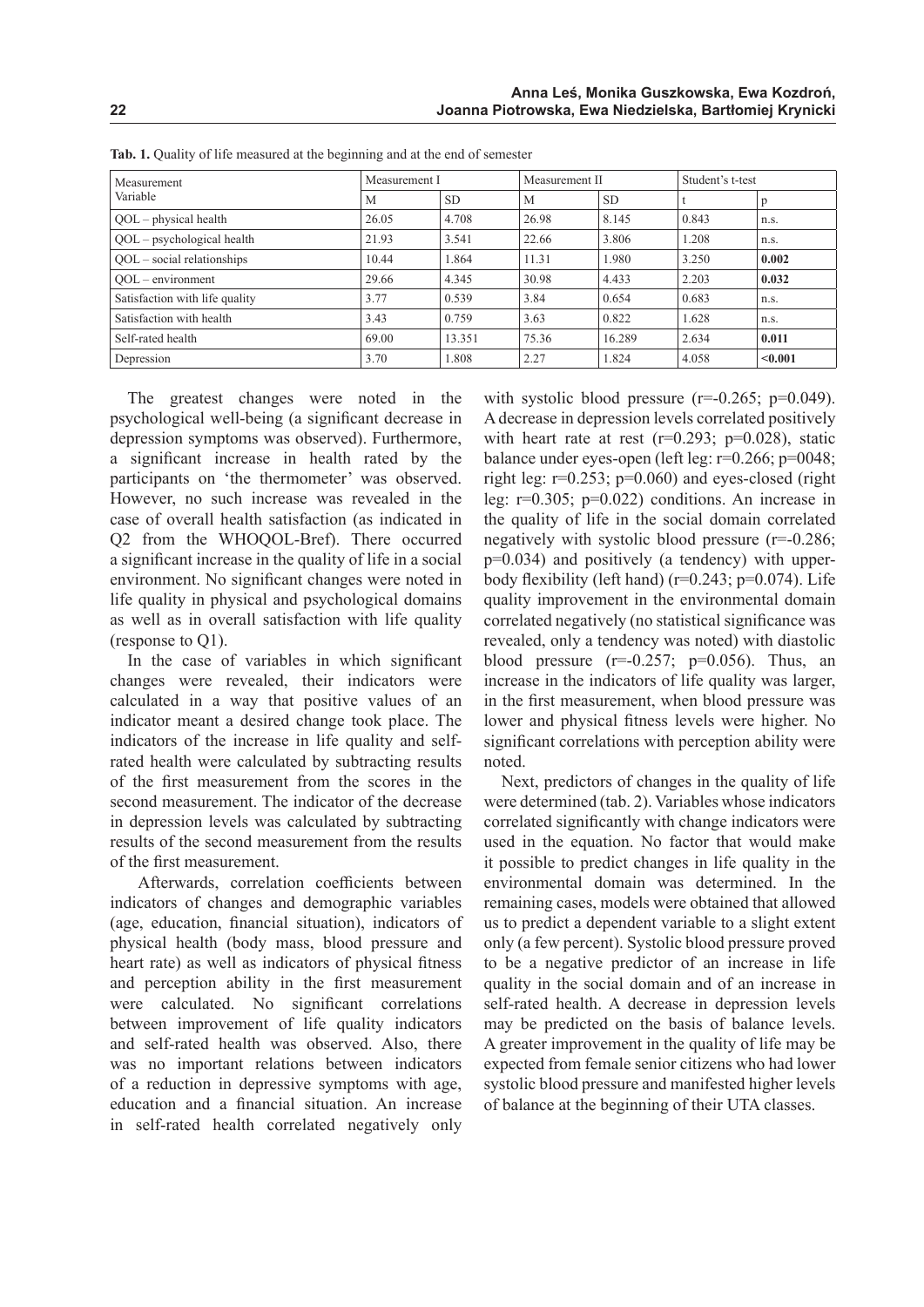| Dependent variable                                         | Predictor                  | beta     | Model<br>$(R^2, F, p)$ |  |
|------------------------------------------------------------|----------------------------|----------|------------------------|--|
| Decrease in depres-                                        | Right-leg balance          | 0.305    | 0.076;                 |  |
| sion levels                                                | (eyes closed)              |          | 5.551; 0.022           |  |
| Increase in the<br>quality of life in the<br>social domain | Systolic blood<br>pressure | $-0.286$ | 0.064;<br>4.714; 0.034 |  |
| Increase in self-rated                                     | Systolic blood             | $-0.265$ | $0.053$ ;              |  |
| health                                                     | pressure                   |          | 4.073; 0.049           |  |

**Tab. 2.** Predictors of changes in the quality of life

#### **Discussion**

The findings show an improvement in several indicators of life quality in female UTA students. After three months of regular classes, a decrease in depression levels and an increase in self-rated health and life quality in the social settings were noted. The study participants took part in gymnastics classes (including healthy spine exercises and water gymnastics – 91%) as well as Nordic walking and tai-chi classes (9%). It is hard to determine which of these classes contributed more to the changes that occurred.

Previous studies show that in elderly persons, there occurs a positive correlation between daily physical activity (DPA), physical fitness and healthrelated quality of life (HRQOL). Regular physical exercises as well as physical activity levels exert a positive influence on perceived quality of life [18-20]. A 12-week programme of aerobic exercises for ageing adults already produced positive outcomes regarding quality of life [12,14]. Moderate physical activity may bring about an improvement in perceived life quality and a reduction in the incidence of risk factors related to depression disorders [4]. Within a period of one month, physically active senior citizens have an average of 14 'unhealthy days' less than their physically inactive peers (self-rated physical and psychological health). Research results point to a significant role of moderate physical activity when it comes to self-rated health, vitality, overall health state and independent functioning on a daily basis [12]. A crucial role is played by a subjective feeling of physical fitness that correlates with quality of life (higher correlations between subjective evaluations and life quality than between objective measurement results of physical activity and fitness and quality of life). Previous studies confirmed that fitness tests (objective assessment of physical fitness levels) correlated with the quality of life only to a certain

extent [21]. Mood is the factor that significantly affected perceived life quality of elderly females [14].

In the group of elderly individuals, 15-20% of the persons experience depression, while among those under medical care, as many as 30% of the patients suffer from this condition [13]. People with depression consider their life quality to be poor. Moreover, they have difficulties maintaining interpersonal relationships and the risk of contracting infectious diseases is higher [15]. Thus, a decrease in the intensity of depressive symptoms in female UTA students is by all means a positive change. Also, results of previous investigations prove that regular leisure time physical activity in older age produces strong and long-term antidepressant effects and considerably reduces susceptibility to stress [4,20,22-26]. The findings of the present study are in line with the outcomes of earlier studies – participation of elderly persons in regular physical activity led to a decrease in depression levels and an increase in self-rated health [14,21].

The study sought to address the question of what factors determined the degree of changes in the quality of life in female UTA students. Demographic variables (age, education, financial situation) were found to be insignificant. An increase in the quality of life did not depend on perception ability of the women. Among physical health indicators, blood pressure proved significant. The lower the blood pressure, the higher the quality of life in environmental and social domains and the higher the indicator of self-rated health. Systolic blood pressure was also a negative predictor of the last two changes. It implies that regular activity (physical, cognitive and social activity) may prove more beneficial to healthier seniors. No studies were found that would seek predictors of life quality improvement in elderly individuals taking up various forms of activity.

A decrease in depression levels correlated positively with balance. One of the indicators of balance (right-leg stance with eyes closed) turned out to be a positive predictor of this change. Further research is needed to determine if the findings are generalisable or if they are only specific to this study. Results obtained by other researchers indicate that there exists a positive correlation between the participation in classes aimed at improving balance (e.g. pilates) and a decrease in the intensity of depressive symptoms and an increase in the quality of life in active women [27-29]. Furthermore,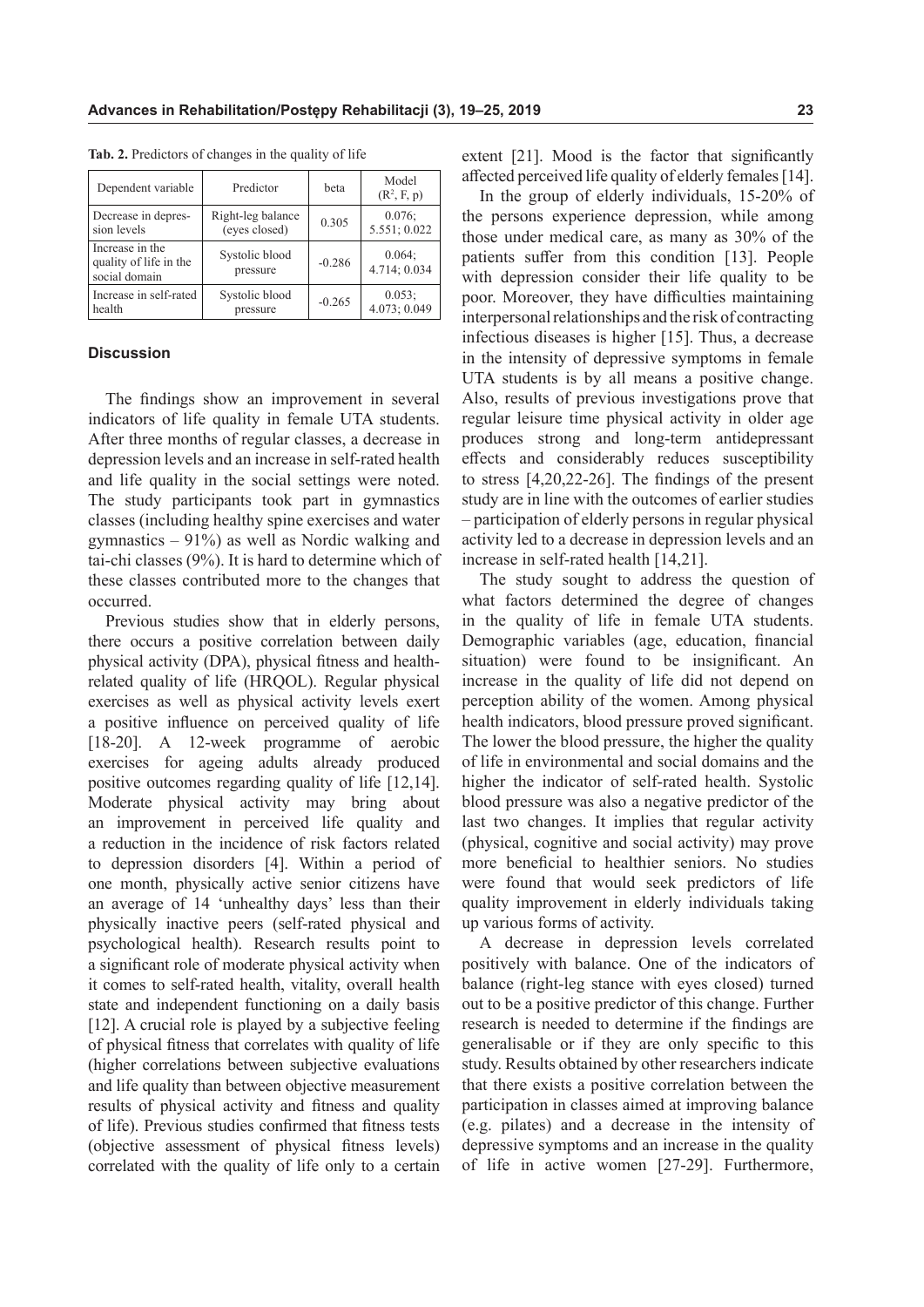depressive symptoms increase the risk of falls and balance disorders in older age [30]. It is believed that positive effects of physical activity (including exercises that improve balance) on the reduction in the intensity of depressive symptoms in elderly persons stem from an increase in serotonin levels. An imbalance in serotonin levels may lead to balance disorders and may intensify symptoms of depression [31].

The lack of the control group represents a major limitation of the study. Although it seems highly unlikely, it cannot be ruled out that the changes observed resulted from the impact of variables that were not investigated, including spontaneous changes that occurred over time. Even if we assume that the changes took place as a result of participating in UTA classes, we cannot state which of the following factors is responsible for them: physical, cognitive or social activity. To address these questions thoroughly, it is necessary to carry out research using a full experimental design.

Another limitation is the fact that only women were included in the study. However, it reflects the reality, as there are hardly any men attending UTA classes.

To sum up, the findings of the present study suggest that participation in regular classes at UTA may contribute to an improvement in the quality of life, an increase in self-rated health and a decrease in depression levels. These benefits may depend on health state and physical fitness of participants prior to the study. Nevertheless, caution should be exercised regarding cause-and-effect conclusions due to a quasi-experimental study design and when it comes to generalising the results because of the small group size.

Emphasising positive correlations between physical activity levels and the quality of life (especially psychological and physical aspects) may become a motivating factor for elderly persons to increase their daily physical activity levels. Therefore, it is worth implementing physical activity in programmes aimed at activating ageing adults to take care of their psychological well-being and reduce the risk of depression [13,22].

#### **References**

- 1. McNaughton SA, Crawford D, Ball K, Salmon J. Understanding determinants of nutrition, physical activity and quality of life among older adults: the Wellbeing, Eating and Exercise for a Long Life (WELL) study. Health Qual Life Out. 2012:109-17.
- 2. Karimi M, Brazier J. Health, Health-Related Quality of Life, and Quality of Life: What is the Difference? PharmacoEconomics. 2016;34:645–9.
- 3. Martinez-Martin P, Prieto-Flores ME, Forjaz MJ, Fernandez-Mayoralas G, Rojo-Perez F, Rojo JM, et al. Components and determinants of quality of life in community-dwelling older adults. Eur J Ageing. 2012;9(3):255-63.
- 4. Sawicka EA, Ehlers DK. Effects of a randomized exercise trial on physical activity, psychological distress and quality of life in older adults. Gen Hosp Psychiatry. 2017;49:44-50.
- 5. Santacreu M, Bustillos A, Fernandez-Ballesteros R. Multidimensional/ Multisystems/ Multinature Indicators of Quality of Life: Cross-Cultural Evidence from Mexico and Spain. Soc Indic Res. 2016;126:467–82.
- 6. Couture EM, Chouinard MCh, Fortin M, Hudon C. The relationship between health literacy and quality of life among frequent users of health care services: a cross-sectional study. Health Qual Life Out. 2017;15:137-43.
- 7. Kossakowski JJ, Epskamp S, Kieffer JM, van Borkulo CD, Rhemtulla M, Borsboom D. The application of a network approach to Health-Related Quality of Life (HRQoL): introducing a new method for assessing HRQoL in healthy adults and cancer patients. Qual Life Res. 2016;25:781–92.
- 8. Mujica-Mota RE, Roberts M, Abel G, Elliott M, Lyratzopoulos G, Roland M, Campbell J. Common patterns of morbidity and multi-morbidity and their impact on health-related quality of life: evidence from a national survey. Qual Life Res. 2015;24:909–18.
- 9. Trombetti A, Reid KF, Hars M, Herrmann FR, Pasha E, Phillips EM, Fielding RA. Age-associated declines in muscle mass, strength, power, and physical performance: impact on fear of falling and quality of life. Osteoporos Int. 2016;27:463–71.
- 10. Prieto-Flores ME, Fernandez-Mayoralas G, Rosenberg MW, Rojo-Perez F. Identifying connections between the subjective experience of health and quality of life in old age. Qual Health Res. 2010;20(11):1491-9.
- 11. Steptoe A, Deaton A, Stone AA. Subjective wellbeing, health, and ageing. Lancet 2015;385:640–48.
- 12. Quintal Gouveia ER, Gouveia BR, Ihle A, Kliegel M, Maia JA, Bermudez i Badia S, Freitas DL. Correlates of health-related quality of life in young-old and old–old community-dwelling older adults. Qual Life Res. 2017;26:1561–9.
- 13. Koolhaas CM, Dhana K, Van Rooij FJA, Schoufour JD, Hofman A, Franco OH. Physical activity types and health-related quality of life among middle-aged and elderly adults: the Rotterdam study. J Nutr Health Aging. 2018;22(2):246-53.
- 14. Leś A, Guszkowska M, Kozdroń E, Niedzielska E, Piotrowska J, Krynicki B. Mood of the Third Age University students and its correlation. Gerontol Pol. 2017;25:20-7.